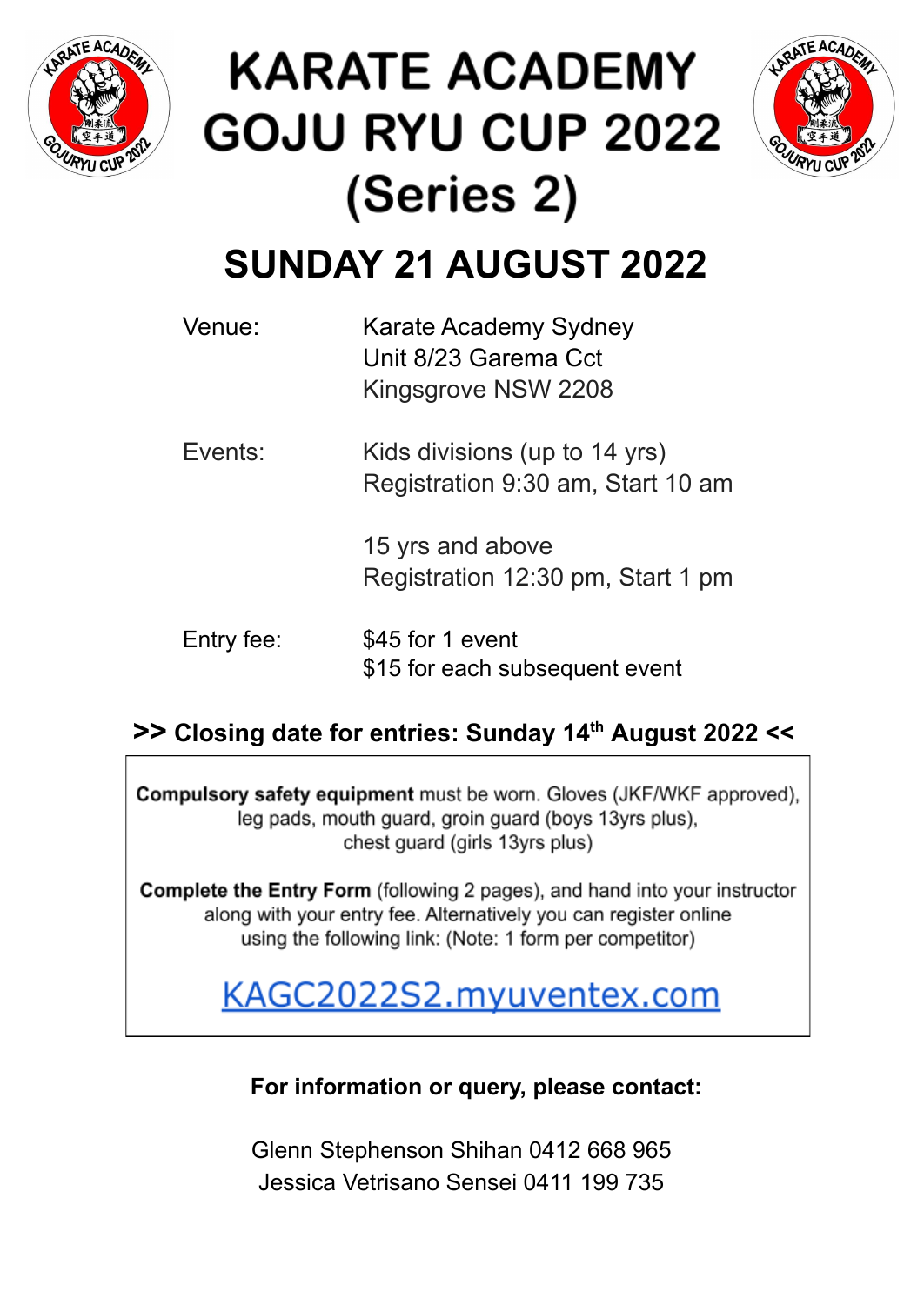

# **KARATE ACADEMY GOJU RYU CUP 2022**



Complete all details, select your division categories (tick Kata / Kumite box) and complete waiver on this form. Pass in the completed form along with your entry fees to your instructor. **Closing date is Sunday 14th August 2022.**

| <b>DIVISION</b>                     | <b>KATA</b>     | <b>KUMIT</b><br>Е |
|-------------------------------------|-----------------|-------------------|
| Up to 8 yrs M/F Ninjas - All grades | KA1             | KU1               |
| 9-10 yrs M/F 10th - 7th kyu         | KA <sub>2</sub> | KU2               |
| 9-10 yrs M/F 6th - 4th kyu          | KA3             | KU3               |
| 9-10 yrs M/F 3rd kyu +              | KA4             | KU4               |
| 11-12 yrs Male 10th - 7th kyu       | KA5             | KU <sub>5</sub>   |
| 11-12 yrs Male 6th - 4th kyu        | KA6             | KU6               |
| 11-12 yrs Male 3rd kyu +            | KA7             | KU7               |
| 11-12 yrs Female 10th - 7th kyu     | KA8             | KU8               |
| 11-12 yrs Female 6th - 4th kyu      | KA9             | KU9               |
| 11-12 yrs Female 3rd kyu +          | <b>KA10</b>     | <b>KU10</b>       |
| 13-14 yrs Male 10th - 7th kyu       | <b>KA11</b>     | <b>KU11</b>       |
| 13-14 yrs Male 6th - 4th kyu        | <b>KA12</b>     | <b>KU12</b>       |
| 13-14 yrs Male 3rd kyu +            | <b>KA13</b>     | <b>KU13</b>       |
| 13-14 yrs Female 10th - 7th kyu     | <b>KA14</b>     | <b>KU14</b>       |
| 13-14 yrs Female 6th - 4th kyu      | <b>KA15</b>     | <b>KU15</b>       |
| 13-14 yrs Female 3rd kyu +          | <b>KA16</b>     | KU <sub>16</sub>  |

| <b>DIVISION</b>                       | <b>KATA</b> | <b>KUMIT</b><br>Е |
|---------------------------------------|-------------|-------------------|
| 15-17 yrs Male 10th - 7th kyu         | <b>KA17</b> | <b>KU17</b>       |
| 15-17 yrs Male 6th - 4th kyu          | <b>KA18</b> | <b>KU18</b>       |
| 15-17 yrs Male 3rd kyu +              | <b>KA19</b> | <b>KU19</b>       |
| 15-17 yrs Female 10th - 7th kyu       | <b>KA20</b> | <b>KU20</b>       |
| 15-17 yrs Female 6th - 4th kyu        | <b>KA21</b> | <b>KU21</b>       |
| 15-17 yrs Female 3rd kyu +            | <b>KA22</b> | <b>KU22</b>       |
| 18 yrs + Male 10th - 7th kyu          | <b>KA23</b> | <b>KU23</b>       |
| 18 yrs + Male 6th - 4th kyu           | <b>KA24</b> | <b>KU24</b>       |
| 18 yrs + Male 3rd kyu - 1st kyu       | <b>KA25</b> | <b>KU25</b>       |
| 18 yrs + Female 10th - 7th kyu        | <b>KA26</b> | <b>KU26</b>       |
| 18 yrs + Female 6th - 4th kyu         | <b>KA27</b> | <b>KU27</b>       |
| 18 yrs + Female 3rd kyu - 1st kyu     | <b>KA28</b> | <b>KU28</b>       |
| Vets (40 yrs +) Male 10th -7th kyu    | <b>KA29</b> | <b>KU29</b>       |
| Vets (40 yrs +) Male 6th - 4th kyu    | <b>KA30</b> | <b>KU30</b>       |
| Vets (40 yrs +) Male 3rd kyu +        | <b>KA31</b> | KU31              |
| Vets (40 yrs +) Female 10th - 7th kyu | <b>KA32</b> | <b>KU32</b>       |
| Vets (40 yrs +) Female 6th - 4th kyu  | <b>KA33</b> | KU33              |
| Vets (40 yrs +) Female 3rd kyu +      | <b>KA34</b> | KU34              |
| MALE OPEN (Black Belt 18+)            | <b>KA35</b> | <b>KU35</b>       |
| FEMALE OPEN (Black Belt 18+)          | <b>KA36</b> | <b>KU36</b>       |

U8 - 14 Yrs Events: Registration 11.30 am Events Begin: 12 pm

15 Yrs + Events: Registration 3.30 pm Events Begin:4.00pm

> *NB: Compulsory safety equipment must be worn. Gloves, leg pads, mouth guard, groin guard (boys 13yrs plus), chest guard (girls 13 yrs plus)*